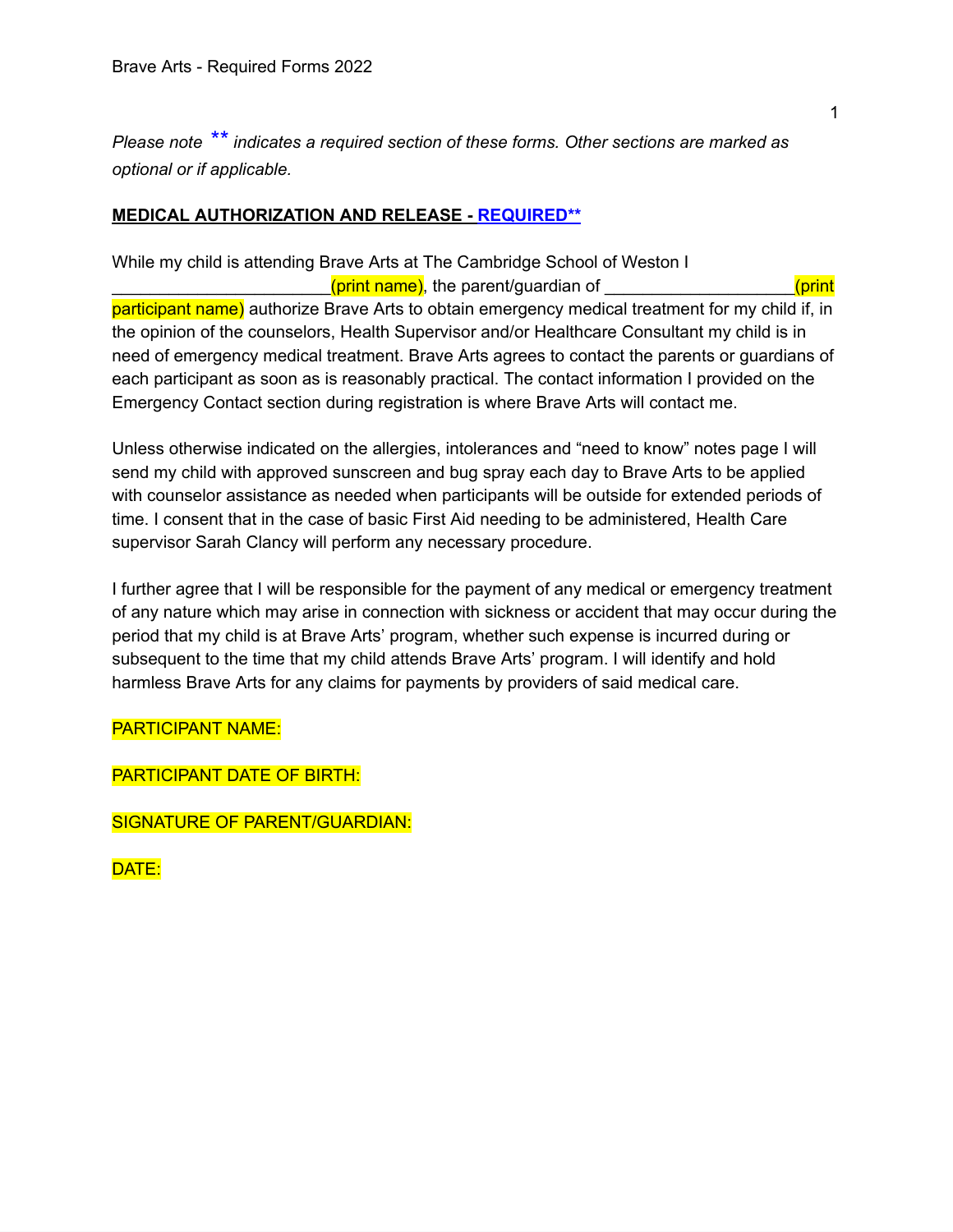# **Fill out this section if applicable (please read description)**

#### **AUTHORIZATION TO ADMINISTER/REPORT MEDICATION**

The following information is collected if 1. medication needs to be administered at Brave Arts 2. to ensure food allergy safety and/or 3. in case of an emergency to be able to promptly inform emergency responders of medication/allergies/medical conditions.

Food / Drug Allergies:

Diagnosis (at parent/guardian discretion):

Name of Licensed Prescriber:

Business Telephone:

Name of Medication (incl. Epi-Pens, inhalers, etc):

Dose (if any) to be given at Brave Arts:

Route of administration (ie: oral):

Frequency:

Quantity given to Brave Arts:

Special Storage Requirements:

Specific Directions (ie: empty stomach, with water, etc):

Specific Precautions:

Possible Side Effects/Adverse Reactions:

I hereby authorize Sarah Clancy (Health Care Supervisor\*) to administer this medication to my child using the instructions provided above and any other instructions I provide separately.

### PARENT/GUARDIAN SIGNATURE:

\*Health Care Supervisor - a person who is at least 18 years of age, specially trained and certified in at least current First Aid, CPR and has been trained in the administrations of medications and is under the professional oversight of a licensed healthcare professional authorized to administer prescription medications.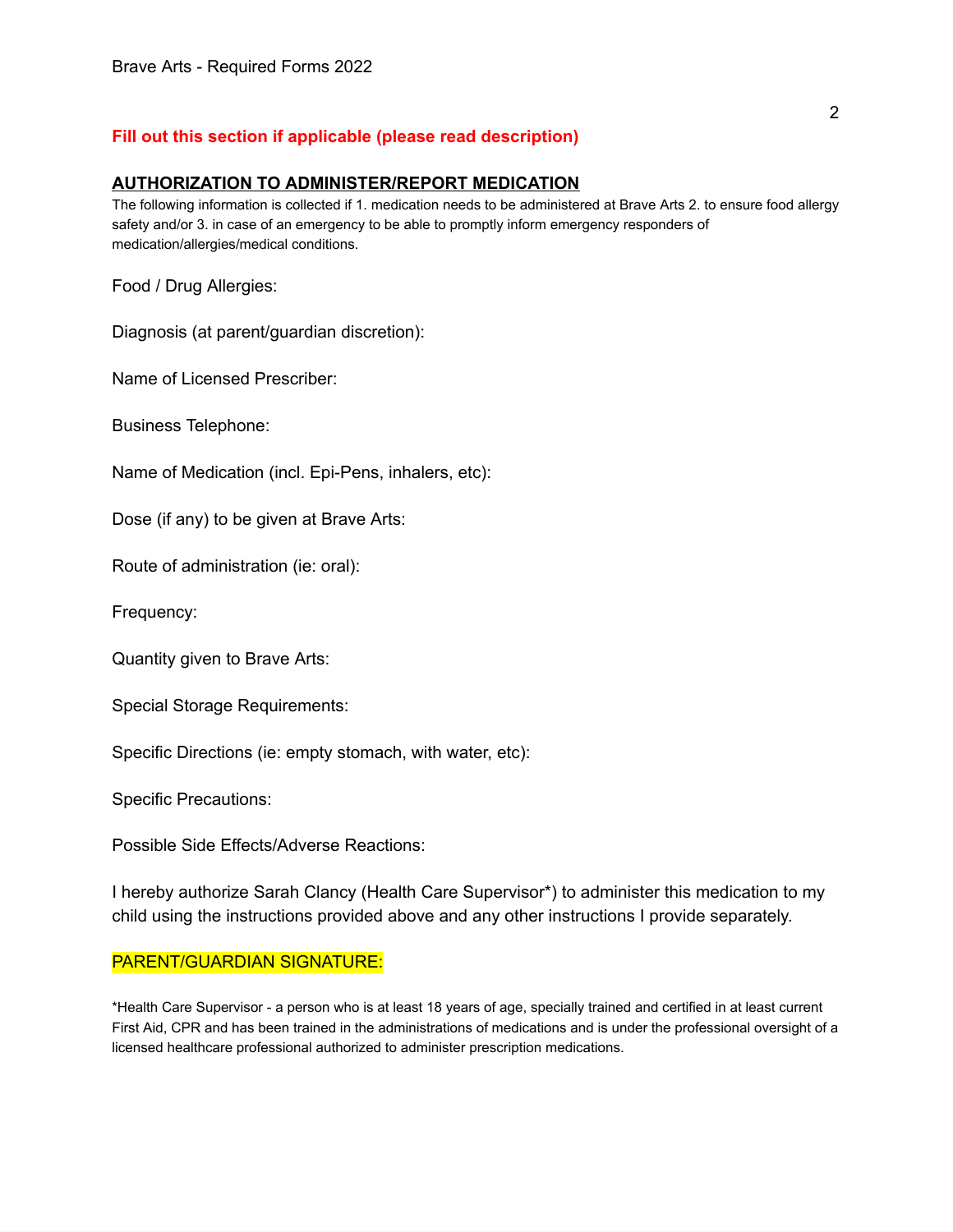# **Below section is optional. Please use if not already listed in emergency contact(s) or parent/guardian during online Brave Arts registration**

### **PICK UP AUTHORIZATION**

I understand that pick-up time for the DAY session of Brave Arts is at **3:00 PM** promptly Monday-Friday. Any approved carpool driver who attends the Friday performance may take their child(ren) home immediately following the performance. You must contact Sarah Clancy at (508) 314-1792 if you believe you will be late for drop off or pick up.

I understand that pick-up time for the BOARDING session of Brave Arts is on Friday at 3:00 PM. All participants must be moved out of the dorms by 5:00 PM on their final Friday. Staff will assist during the move-in and move-out periods.

1. Name:

- a. Telephone Number:
- b. Email Address:
- c. Relationship:
- 2. Name:
	- a. Telephone Number:
	- b. Email Address:
	- c. Relationship:
- 3. Name:
	- a. Telephone Number:
	- b. Email Address
	- c. Relationship:

If someone other than a previously listed parent/guardian, emergency contact, or carpool listed above will be picking up your child please email [braveartssummer@gmail.com](mailto:braveartssummer@gmail.com) or call/text 508-314-1792 ASAP with the above information.